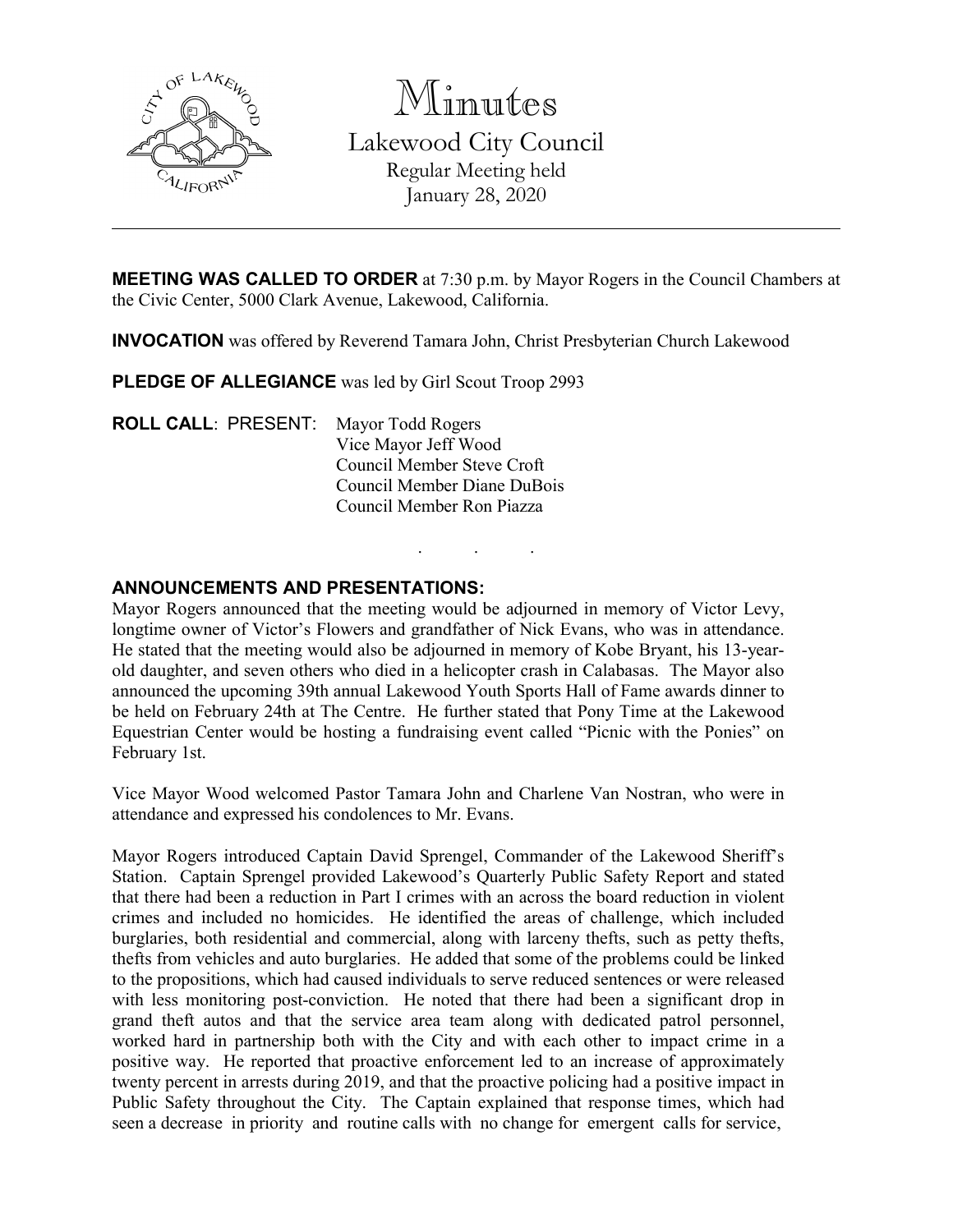### **ANNOUNCEMENTS AND PRESENTATIONS:** - Continued

were below the countywide average. He commended the Lakewood Special Assignment Team, which included Lieutenant Ciro Racowschi, Sergeant O'Donoghue, deputies Osvaldo Santa Ana, Pasquale Mastantuono, Brandon Nuñez, Seth Burgess, Kevin Fujiwara and Detective Theo Gekas, who all worked diligently at addressing quality of life issues within the City. He continued by reporting that Lakewood Center had two dedicated deputies who worked alongside the security team to provide safety to mall visitors and staff. He stated that due to the efforts of the security team and deputies, the mall saw a significant decrease in grand theft autos and an overall decrease in crime and that the City, in partnership with the mall leadership team and the Sheriff's Department, met regularly to ensure shoppers' safety. He highlighted some of the Lakewood Station resources including Sky Knight, the dedicated helicopter program, now in its 54th year of service; the advanced surveillance license plate reader system, which played a vital role in not only crime prevention but also in assisting detectives during follow-up investigations; the volunteers who assisted with traffic assistance, vacation checks, patrol services, along with community service events and assisting with additional staffing; and the Explorer Program, comprised of students from local communities including Lakewood. He announced that the Lakewood Run would be held on March 7th and encouraged everyone to attend.

Mayor Rogers thanked the Captain for the comprehensive report and for his recent presentation at the State of the City event.

Council Member Piazza, stated that the Mayor and he, as members of the Public Safety Committee, had the honor of meeting frequently with Captain Sprengel and his staff. He expressed appreciation for the positive relationship with the Sheriff's Department and for the Captain's cooperation and transparency in providing regular crime reports and statistics.

Captain Sprengel acknowledged Council Member Piazza's leadership and support of public safety.

Vice Mayor Wood echoed his colleagues' comments and commended the Captain and his team for building relationships with the community.

Council Member DuBois expressed appreciation for the Sheriff's Department and the partnership with the City over the years.

Captain Sprengel responded to Council Member Croft's question by stating that the propositions which decriminalized certain crimes had an impact on the increases in thefts and burglaries. Council Member Croft noted that Lakewood had been working with other contract cities in the State, the League and with law enforcement to try to reverse some of those decisions. Captain Sprengel added that there would be an initiative for consideration on the November ballot.

Mayor Rogers shared that having just met with Sacramento legislators to discuss the impacts of Propositions 47 and 57 as well as AB 109 to the community, it was evident that representatives from cities all over Los Angeles County were echoing the same sentiment.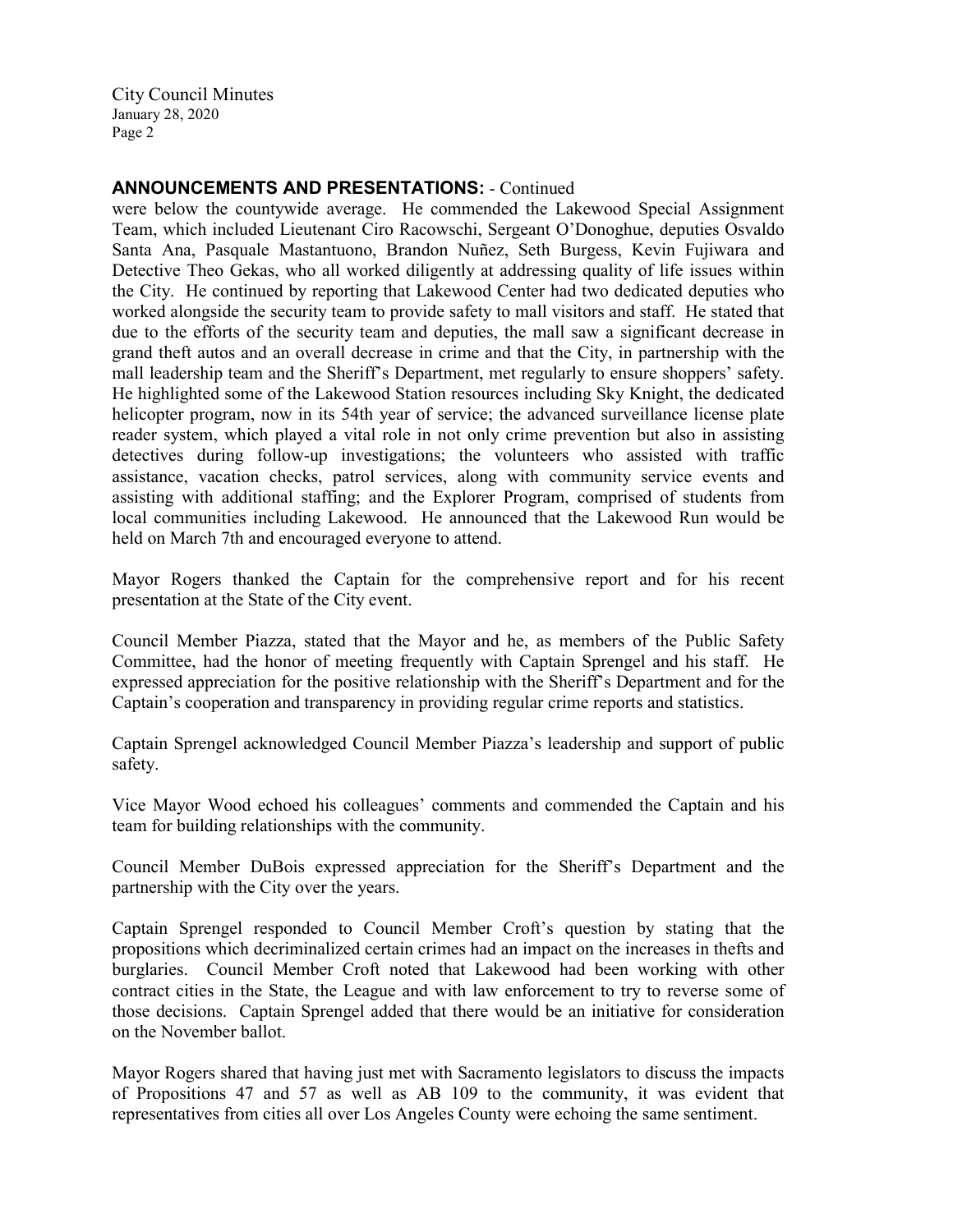#### **ANNOUNCEMENTS AND PRESENTATIONS:** - Continued

The Mayor emphasized the belief that when a crime was committed in the City, the rights of victims were valued more than criminals' and that those who were apprehended should be held accountable for their actions.

Mayor Rogers announced the unveiling earlier in the evening of the gallery of City Council Members who served Lakewood from 1954 to the present. He stated that the event had been attended by former Council Members including Joseph Esquivel, Wayne Piercy, Marc Titel and Robert Wagner along with their spouses and families. He invited the community to visit the collection of historical photographs at city hall as curated by Historian Emeritus Don Waldie.

### **ROUTINE ITEMS:**

COUNCIL MEMBER DUBOIS MOVED AND VICE MAYOR WOOD SECONDED TO APPROVE ROUTINE ITEMS 1 THROUGH 6.

. . .

- RI-1 Approval of Personnel Transactions
- RI-2 Approval of Registers of Demands
- RI-3 Report of City Council Committees' Activities
- RI-4 Approval of Agreement for Replacement of Advanced Surveillance and Protection (ASAP) System Equipment
- RI-5 Authorize Parking, Sidewalk and Ramp Repairs at Biscailuz Park for ADA Compliance
- RI-6 Approval of Policy on Discontinuation of Water Service for Non-payment in Compliance with Senate Bill 998 (Water Shutoff Protection Act)

UPON ROLL CALL VOTE, THE MOTION WAS APPROVED:

AYES: COUNCIL MEMBERS: Croft, DuBois, Wood, Piazza and Rogers NAYS: COUNCIL MEMBERS: None

### **1.1 • ADOPTION OF ORDINANCE NO. 2020-1; PERTAINING TO STANDARDS AND REGULATIONS FOR ACCESSORY DWELLING UNITS (ADUs) AND JUNIOR ACCESSORY DWELLING UNITS (JADUs)**

. . .

Steve Skolnik, for the City Attorney, explained that an email had been received earlier in the day from an attorney representing a housing advocacy group, who had raised some concerns and requested additional time to conduct a more comprehensive review of the City's proposed ordinance. He stated that as there would be no harm in delaying consideration, he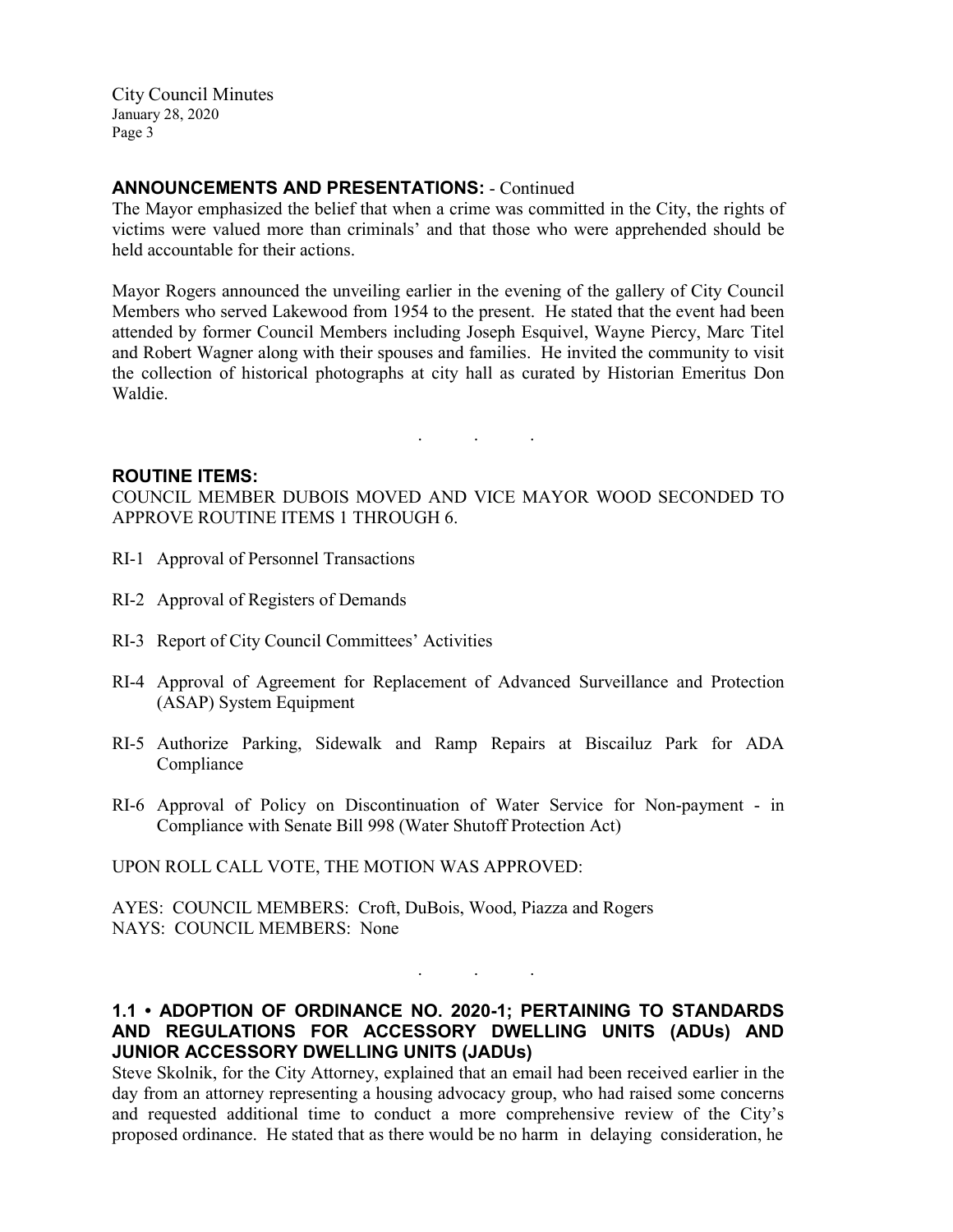## **1.1 • ORDINANCE NO. 2020-1; PERTAINING TO STANDARDS AND REGULATIONS FOR ADUs AND JADUs** - Continued

recommended that the City Council open the public hearing and continue the matter to the meeting to be held on February 11, 2020.

Mayor Rogers opened the public hearing at 8:00 p.m. and called for anyone in the audience wishing to address the City Council on this matter.

In response to a question from Alan Gafford, Long Beach, Mr. Skolnik stated that he would not be prohibited from addressing the City Council at the continuance of the public hearing noting that the proposed ordinance to be brought back for consideration in two weeks could vary from the one included in the existing staff report.

Mr. Gafford commented that the legislators responsible for the new laws pertaining to accessory dwelling units and junior accessory dwelling units were from areas unlike Lakewood neighborhoods and expressed concerns with the potential loss or limitation of local control; location of such dwelling units in close proximity to neighbors; mitigation of mold and other environmental and structural concerns; no parking remediation; absentee owner/landlords; lack of notification to neighbors and delay of enforcement of violations. He stated support for the Development Review Board process and suggested a business license requirement for owners renting such properties.

Mayor Rogers shared that he recently received an email from a constituent inquiring whether Lakewood was zoned for garage conversions, as had been circulating on the Nextdoor app. He explained that the City was not zoned for any such units designated in SB 50 and that at a recent visit to Sacramento, had made known cities' objections to the assault on single family neighborhoods. He conveyed that while acknowledging the housing shortage, he affirmed the solidarity with other cities throughout L.A. County including California Assembly Speaker Anthony Rendon, a Lakewood resident, who valued the way of life in their communities. He assured that the City would do everything in its power to protect what existed in Lakewood. He expressed appreciation for State Senator Bob Archuleta on his commitment to vote against SB 50.

Vice Mayor Wood referenced the previously mentioned items of neighborhood notification; potential business license requirement and related code enforcement issues.

Mr. Skolnik advised that with the situation in a state of flux, it would be best not to dig too deeply into details since a major challenge was that the State had made it clear that approvals had to be ministerial, meaning they would essentially be handled over the counter.

Vice Mayor Wood asked that residents contact Senator Lena Gonzalez and Senator Archuleta to express their concerns regarding SB 50.

Council Member Croft provided a reminder that every community in California was faced with the potential effects of SB 50 and that cities were trying to maintain as much control as possible through the proposed ordinance.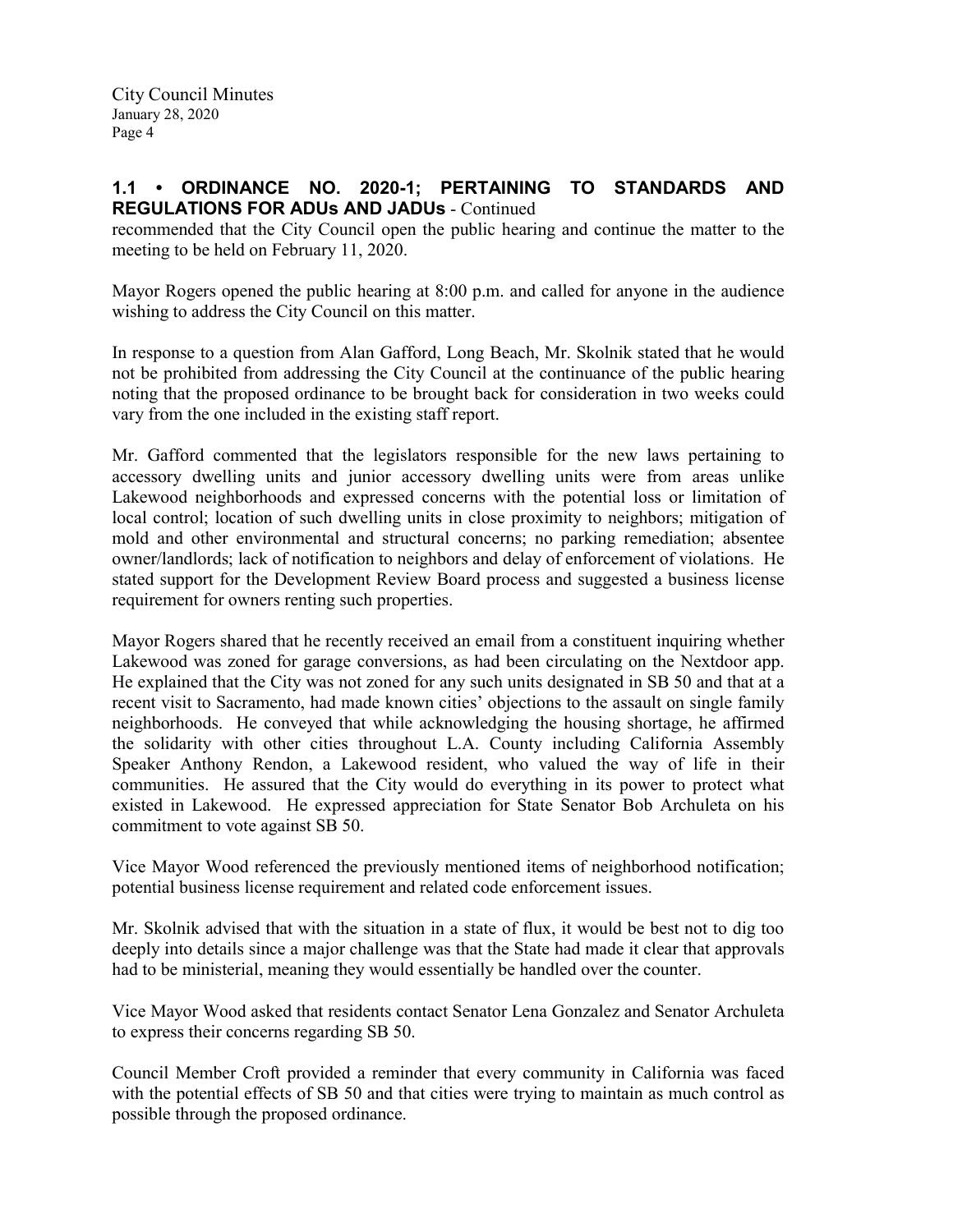## **1.1 • ORDINANCE NO. 2020-1; PERTAINING TO STANDARDS AND REGULATIONS FOR ADUs AND JADUs** - Continued

Mayor Rogers stated that the proposed ordinance was about protecting the people already in the community and welcoming new residents in the appropriate way. He remarked that there were developments currently underway and existing residents would not be abandoned just to create housing.

ORDINANCE NO. 2020-1; AN URGENCY ORDINANCE OF THE CITY OF LAKEWOOD AMENDING ARTICLE IX OF THE LAKEWOOD MUNICIPAL CODE PERTAINING TO STANDARDS AND REGULATIONS FOR ACCESSORY DWELLING UNITS (ADUs) AND JUNIOR ACCESSORY DWELLING UNITS (JADUs)

COUNCIL MEMBER CROFT MOVED AND COUNCIL MEMBER PIAZZA SECONDED TO CONTINUE THE PUBLIC HEARING. UPON ROLL CALL VOTE, THE MOTION WAS APPROVED:

AYES: COUNCIL MEMBERS: Croft, DuBois, Wood, Piazza and Rogers NAYS: COUNCIL MEMBERS: None

**2.1 • SECOND READING AND ADOPTION OF ORDINANCE NO. 2020-2; TO ESTABLISH A THREE-QUARTERS PERCENT (3/4%) GENERAL TRANSACTIONS AND USE (SALES) TAX TO BE ADMINISTERED BY THE CALIFORNIA DEPARTMENT OF TAX AND FEE ADMINISTRATION**

. . .

City Manager Thaddeus McCormack displayed slides and made a presentation based on the report in the agenda. He stated that the proposed ordinance had been introduced at a City Council meeting held on November 12, 2019, and provided the details of Measure L on the upcoming March ballot. He acknowledged that bringing a revenue measure to voters was not something that was done lightly nor without having significantly grappled with the extraordinary fiscal and budgetary challenges that the City had dealt with over the past few years. He explained the necessity of the measure to maintain the vital services to Lakewood. He identified the issues which included the State takeaways of local funds and noted that more than \$30 million had been taken by Sacramento and Washington, DC over the last eight years with over \$2 million per year still being taken by the State. He added that because of prudent fiscal management, living within its means and balanced budgets, Lakewood had been able to absorb such hits without significantly impacting services to residents; however, a structural budget deficit existed, currently at \$5 million a year and increasing to \$10 million each year in due course. He further noted that while the State had recovered from its fiscal challenges brought on by the Great Recession, many cities including Lakewood, were now facing the difficult proposition of significant cuts in the near future. He reported that several surrounding cities were also pursuing revenue measures. He characterized the stakes of the problem as significant noting that necessary cuts had begun to impact services on which the community relied. He discussed the maintenance and repairs to facilities having been deferred to make ends meet, resulting in general deterioration of City facilities which would only become worse over time. After conducting a facility condition assessment, over \$31 million in needed repairs, including such things as leaking roofs, aging electrical systems and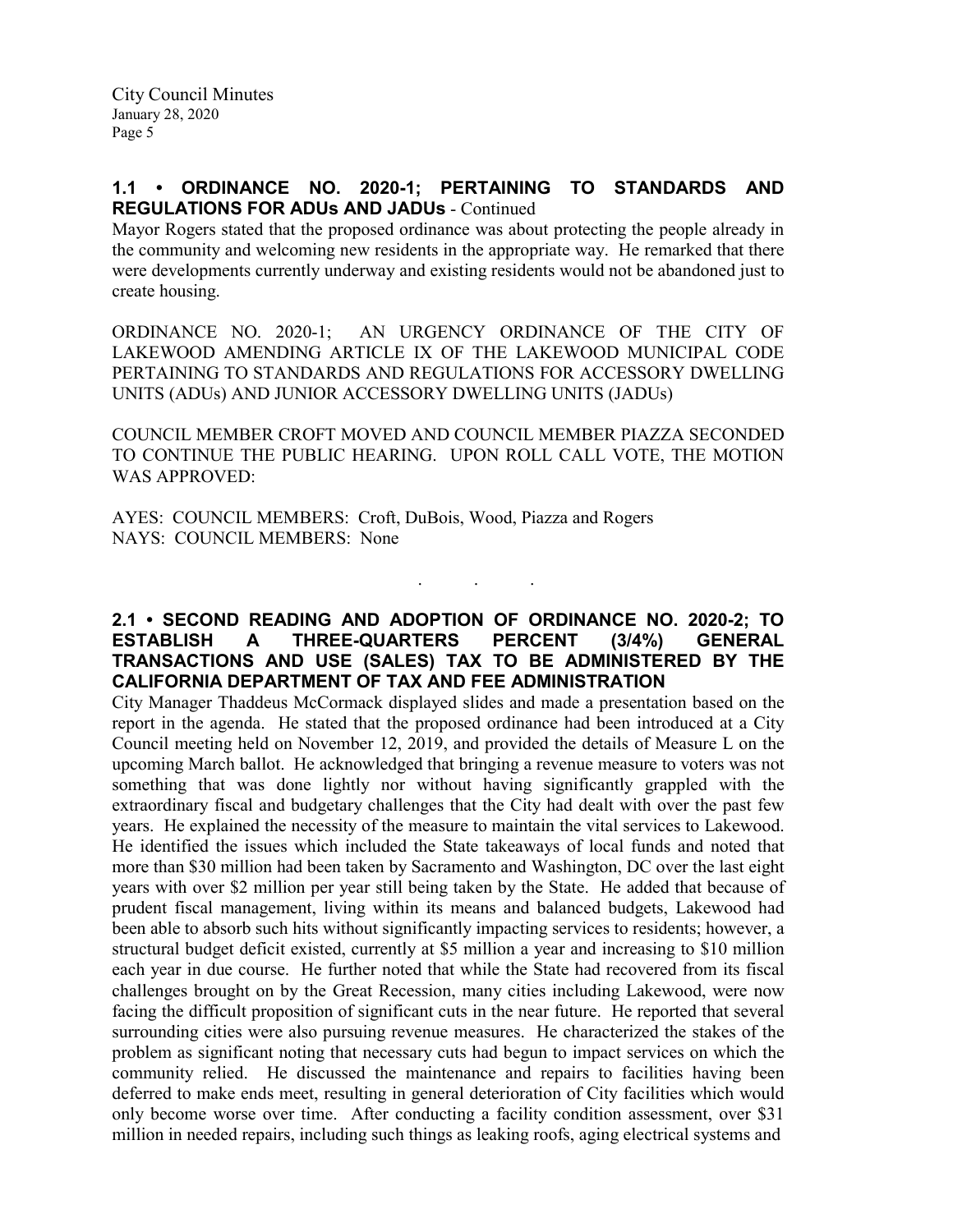## **2.1 • ORDINANCE NO. 2020-2; TO ESTABLISH A THREE-QUARTERS PERCENT GENERAL TRANSACTIONS AND USE (SALES) TAX** - Continued

deteriorating bathrooms of 50- to 60-year-old facilities, had been identified. Other concerns were related to Public Safety, the challenges of which had been aggravated by an uptick in the demand for services due to changes in State laws that brought about an increase in property crimes and home break-ins.

Mr. McCormack summarized the City Council's direction to engage the community stakeholders to both educate and solicit feedback which resulted in the appointment of a Citizens' Budget Advisory Group who studied the City's financial situation in depth. The Citizens Group had been able to suggest, through an iterative process, \$1.8 million in spending cuts. It was acknowledged that the financial shortfall of \$10 million a year was far more significant than the proposed cuts. He stated that in the last two years, \$3 million in cuts to the budget had been made, which included leaving eleven positions vacant; cuts to park and building maintenance, including deferring major projects; and initials cuts to the Public Safety budget. After reporting on the Budget Advisory Group's input in March of last year, the City Council directed staff to broaden the outreach to the community at large and in 2019, the City initiated an outreach to transparently discuss Lakewood's financial needs as well as to solicit feedback on the community's priorities. He reported that every Lakewood household was contacted and offered the opportunity to engage in a community conversation about the City's fiscal needs. Nearly 2,000 residents provided input on their priorities via online and or mailed-in surveys and over 300 residents took part in face-to-face discussion at community meetings. He expressed gratitude to those who participated in meaningful and important discourse, which reflected well on how engaged the community was in Lakewood. Priorities identified through the process included maintaining 911 emergency response and Sheriff's patrols; preventing property crimes, such as thefts and burglaries; protecting the City's long-term financial stability; keeping parks and public areas safe and clean; protecting local drinking water sources; and maintaining streets and repairing potholes. While the process of prioritizing had been difficult, given the fiscal challenges, it was necessary. After a year of community outreach and conversations, incorporating the robust feedback from the Lakewood residents, staff recommended that a local funding measure be placed on the ballot for voter consideration. If approved by Lakewood voters, the measure would provide local funding, which legally could not be taken away by Sacramento politicians, to address the priorities identified by the community. Details of Measure L included raising \$10 million a year for local needs, which was the amount needed to fill the City's budget deficit; would not ask for more revenue from residents than absolutely needed; the majority of tax would be paid by people outside of Lakewood who shop or dine in the City, thereby paying their fair share for the services provided; many other cities would be placing similar measures on their ballots; and the sales tax would still be competitive with others in the region. He explained that to provide added assurance to Lakewood voters, Measure L created a Citizens' Oversight Committee to review revenues and expenditures related to the measure. He concluded by stating it was recommended that the City Council adopt the proposed ordinance.

Mr. McCormack confirmed for Mayor Rogers that the proposed ordinance was subject to voter approval on March 3rd.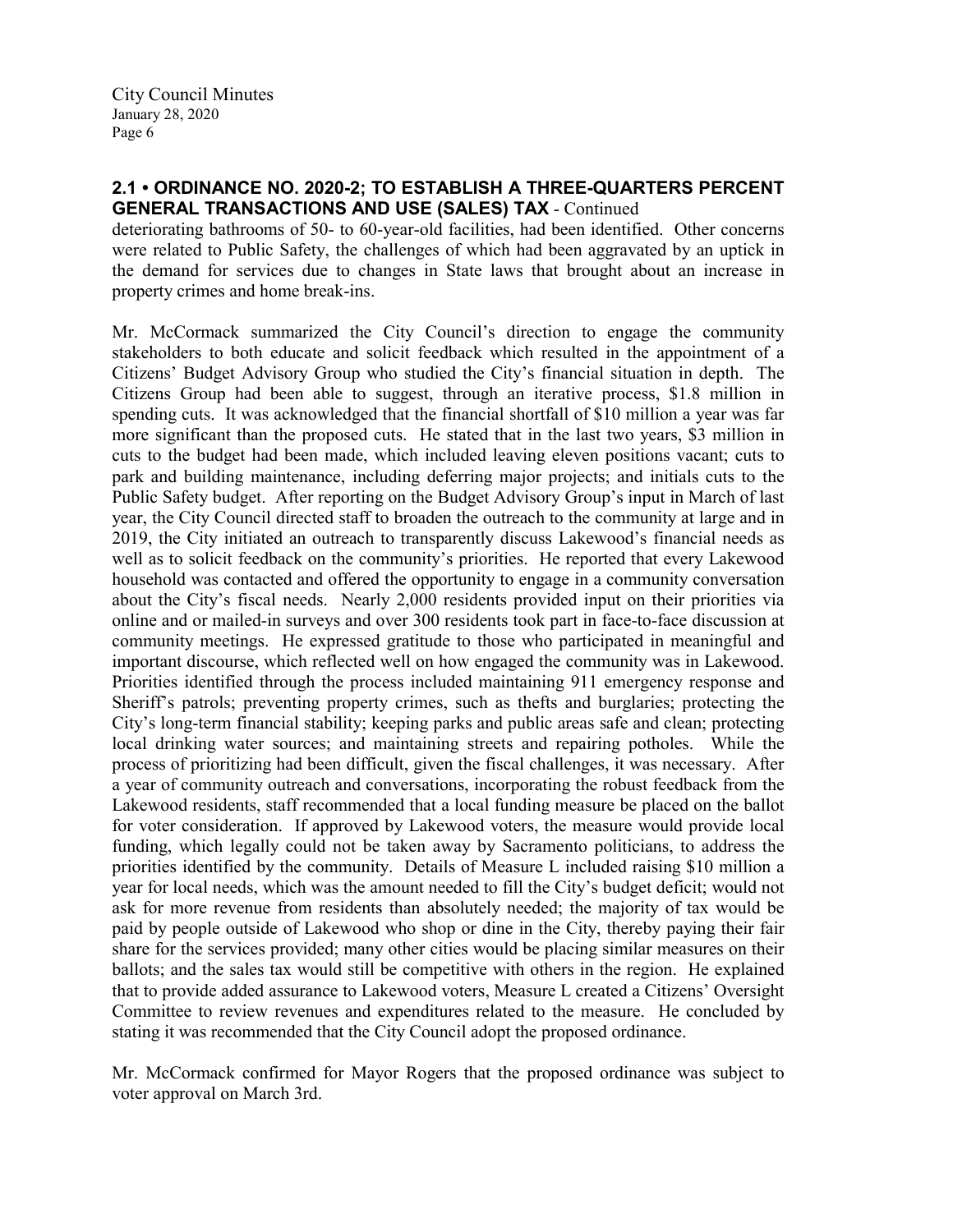# **2.1 • ORDINANCE NO. 2020-2; TO ESTABLISH A THREE-QUARTERS PERCENT GENERAL TRANSACTIONS AND USE (SALES) TAX** - Continued

Council Member Croft expressed support for the proposed ordinance stating that with the State takeaways and the increasing challenges, the City was limited in its ability to react to changes and maintain the family-friendly community in Lakewood.

Council Member DuBois spoke in favor of protecting the Lakewood way of life, approving the ordinance and allowing the residents to vote to support the things they valued.

Council Member Piazza explained that having been in business for forty five years, his professional decisions were based on evaluating the return on investment. He stated that it was his opinion that as a resident, the proposed tax increase was more of an investment in the community by protecting City services and maintaining what residents knew as Lakewood.

Mayor Rogers identified himself as a tax skeptic and stated that it was evident that residents paid high taxes that benefited others in the County with minimal returns to Lakewood. He cited the potential of other agencies to propose a tax increase that would provide for regional projects and be taken from the City for countywide or districtwide uses. He pointed out that in addition to seeing the tax increase as an investment, it could also be viewed as a State tax since the State had taken \$30 million from the City since 2011. He assured Lakewood voters that if the measure were approved, such an investment would be returned to Lakewood residents with a continuation of the Lakewood way, City services and the quality of life that citizens had grown to expect. He stated his support of the measure and expressed hope that Lakewood residents would see fit to do the same. He explained that the City Council would not have proposed such an action unless they felt there had been no other choice.

Vice Mayor Wood emphasized the importance of continuing to work on economic development and looking at ways to encourage residents to continue to shop in Lakewood.

Mr. McCormack asserted that if the measure passed, the City would continue its economic development efforts, continue being prudent fiscal managers and continue to seek cost efficiencies. He reiterated the return on investment concept noting that the tax increase was estimated to generate \$10 million that would allow the City to continue providing the services for which Lakewood was known. He complimented the public for their cooperative participation and supportive engagement at the budget informational sessions.

Mayor Rogers concurred with Vice Mayor Wood's comments regarding economic development and added that the City placed much effort in being as business friendly as possible; however, a business, such as had been repeatedly suggested with Trader Joe's, could not be forced to locate in the City. He observed that the face of retail continued to change and that revenues were flattening due to online sales and an unfair system of distribution of sales tax.

Mr. McCormack pointed out that the Transaction and Use Tax, if Measure L was adopted, would be applicable to those types of online purchases.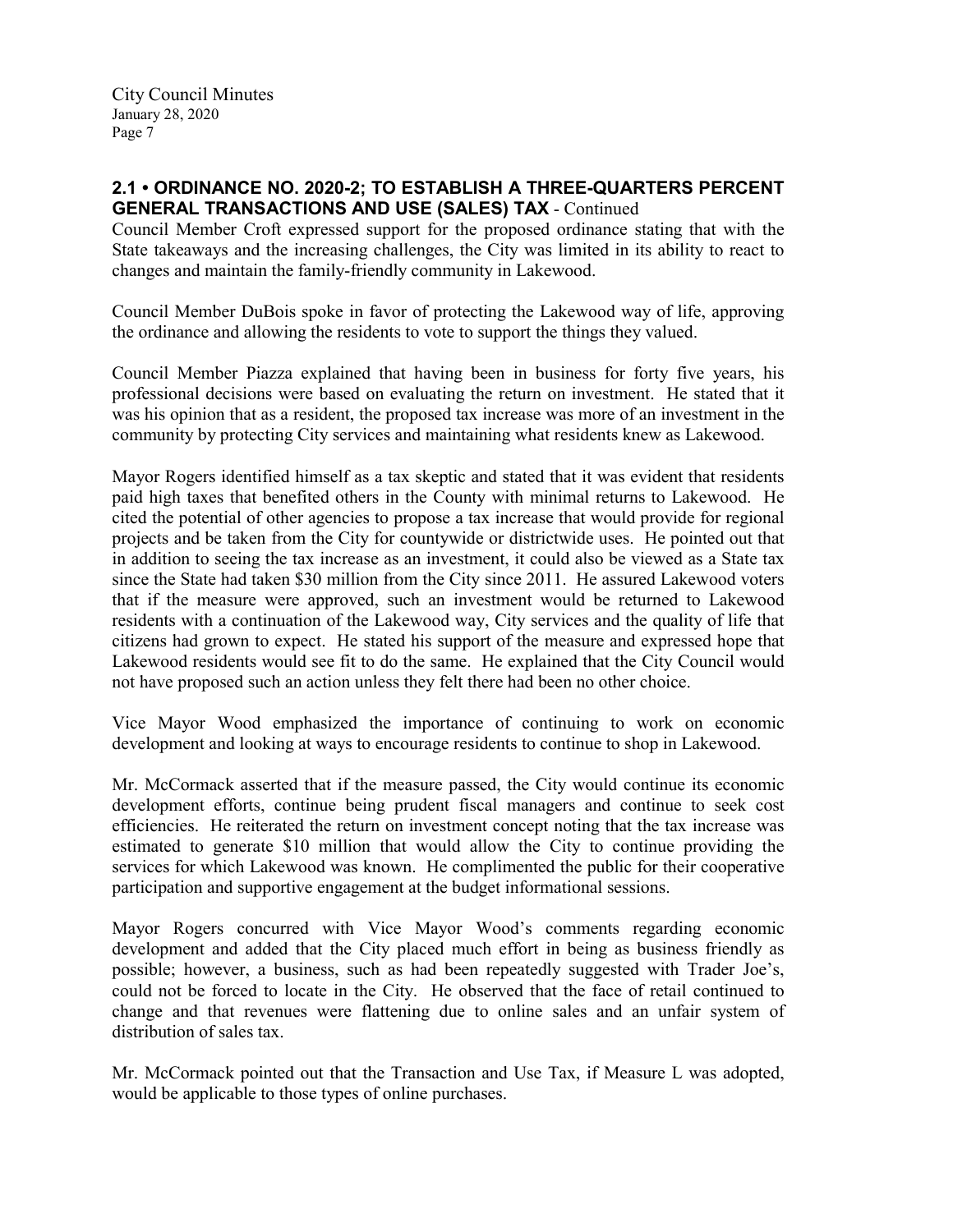### **2.1 • ORDINANCE NO. 2020-2; TO ESTABLISH A THREE-QUARTERS PERCENT GENERAL TRANSACTIONS AND USE (SALES) TAX** - Continued

Mayor Rogers affirmed the commitment to continue the tradition of previous and current City Councils to be responsible stewards of the City's monies.

ORDINANCE NO. 2020-2; AN ORDINANCE OF THE CITY COUNCIL AND THE PEOPLE OF THE CITY OF LAKEWOOD, CALIFORNIA ADDING CHAPTER 10 (TRANSACTIONS AND USE TAX) TO ARTICLE VI OF THE LAKEWOOD MUNICIPAL CODE TO ESTABLISH A THREE-QUARTERS PERCENT (3/4%) GENERAL TRANSACTIONS AND USE (SALES) TAX, TO BE ADMINISTERED BY THE CALIFORNIA DEPARTMENT OF TAX AND FEE ADMINISTRATION was read by title by the City Clerk.

MAYOR ROGERS MOVED AND COUNCIL MEMBER CROFT SECONDED TO WAIVE FURTHER READING AND ADOPT ORDINANCE NO. 2020-2. UPON ROLL CALL VOTE, THE MOTION WAS APPROVED:

AYES: COUNCIL MEMBERS: Croft, DuBois, Wood, Piazza and Rogers NAYS: COUNCIL MEMBERS: None

**SUCCESSOR HOUSING ACTIONS** 1. Approval of Register of Demands

COUNCIL MEMBER CROFT MOVED AND COUNCIL MEMBER DUBOIS SECONDED TO APPROVE THE REGISTER OF DEMANDS. UPON ROLL CALL VOTE, THE MOTION WAS APPROVED:

. . .

AYES: COUNCIL MEMBERS: Croft, DuBois, Wood, Piazza and Rogers NAYS: COUNCIL MEMBERS: None

 $\mathbf{r}$  .  $\mathbf{r}$  ,  $\mathbf{r}$  ,  $\mathbf{r}$  ,  $\mathbf{r}$  ,  $\mathbf{r}$  ,  $\mathbf{r}$ 

#### **ORAL COMMUNICATIONS:**

Bert Johnson, Jr., Lakewood, suggested designating April 13th as Kobe Bryant Day as a way to honor him.

Philip Norris, Lakewood, addressed the City Council regarding street paving and Measure L.

Mitchell Ramirez, Lakewood, spoke regarding the Measure L tax and the general fund.

. . .